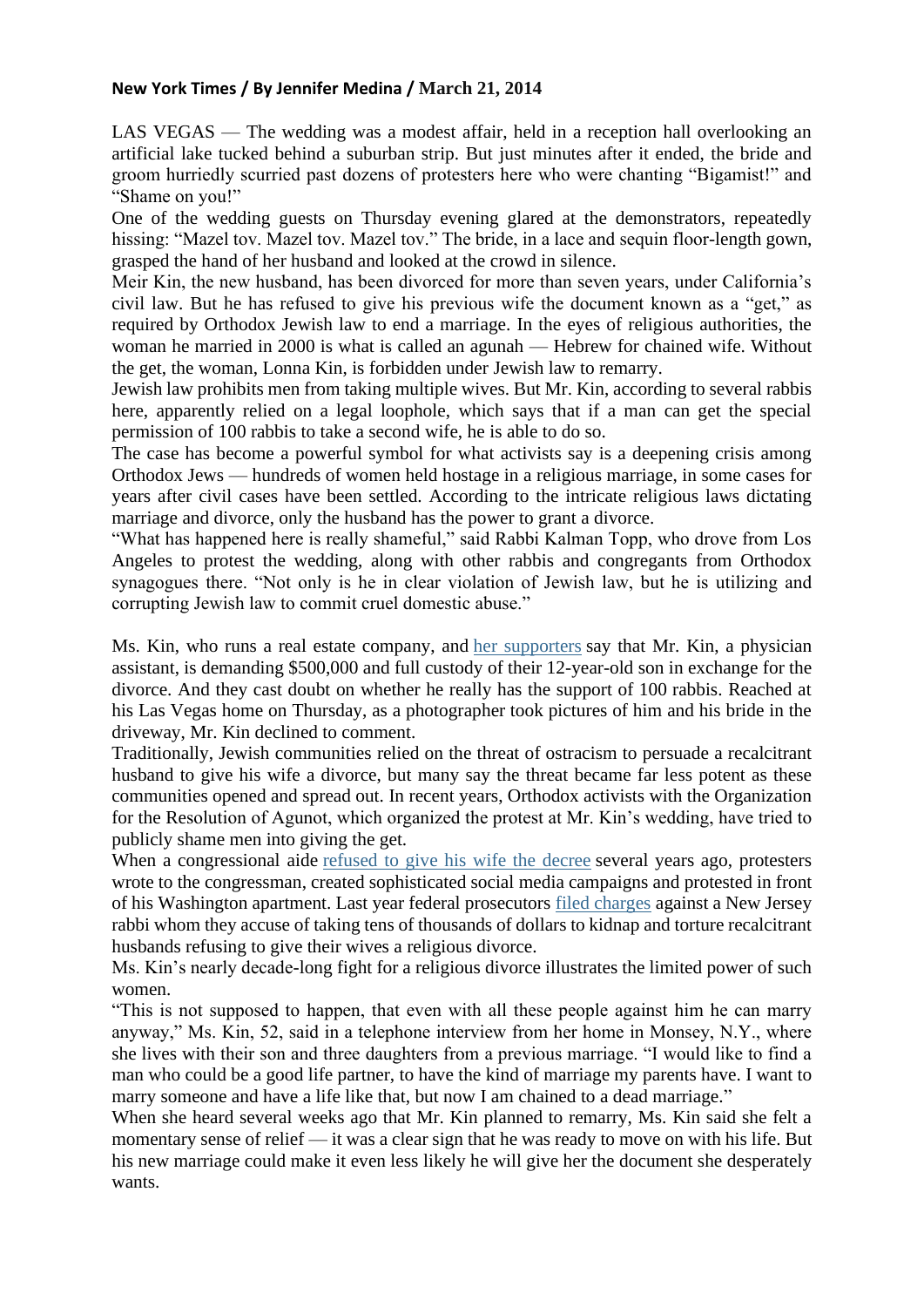"He's basically a bigamist," she said, "and basically, I'm just stuck."

The couple first separated in January 2005, shortly after Ms. Kin filed for divorce in New York. But she withdrew the motion, on the advice of a lawyer who later told her that it would be easier to secure a get if her husband initiated the civil divorce. Mr. Kin then moved to Los Angeles, and filed for divorce there six months after he arrived. Long before the divorce was finalized in 2007, she said, he told her he never planned to give her the religious document. Typically, such disagreements are adjudicated by a religious court made up of three rabbis,

known as a beit din. Mr. Kin was approached by a local rabbi with a list of several such religious courts his wife would be willing to submit to, but he has not responded, according to Rabbi Yehoshua Fromowitz, who runs the Ahavas Torah Center, a synagogue here,

Instead, Mr. Kin, who in recent years moved to Las Vegas, has repeatedly insisted that Ms. Kin agree to binding arbitration from one particular religious court based in Monsey that is controversial and has been widely denounced by rabbinical authorities in the United States and Israel. Several leading rabbis, including the chief rabbinical office of Israel, have said they would not accept a divorce document signed by this particular court. Mr. Kin has said that the head of the beit din, Rabbi Tzvi Dov Abraham of Monsey, granted him dispensation to marry again.

"The rabbinical court system is such an ad hoc system where any man is able to call himself a rabbi and any three rabbis are able to call themselves a court, so that even if it's not accepted by anyone, he is able to hide behind this," said Rabbi Jeremy Stern, the executive director of the group that organized the protests against the wedding. "What empowers him to continue is the support of friend and family and community. We need everyone to say clearly we will not tolerate this kind of behavior."

A Las Vegas rabbi declined to perform the wedding on Thursday. The groups protesting say they believe Mr. Abraham traveled from New York to officiate. He did not return repeated phone calls for comment.

Mr. Kin, according to several members of the small Las Vegas Orthodox community, has worshiped at two synagogues affiliated with the Chabad-Lubavitch Hasidic movement, which is known for welcoming a broad array of Jews. The rabbis at those synagogues do not count him toward a quorum needed for prayer because of the controversy over his divorce case, but they have declined to publicly rebuke him or force him out, according to Rabbi Shea Harlig, the head of Chabad of southern Nevada.

Mr. Stern and other rabbis supporting Ms. Kin say they will continue to press that Mr. Kin be exiled from the local Jewish community.

Ms. Kin is still holding out some hope she will receive the get — she communicated with Mr. Kin by email as recently as this week, she said, and she continues to send her son across the country several times a year to spend time with his father.

Little is known about Mr. Kin's new wife, Daniela Barbosa, who is said to have recently emigrated from Brazil. Friends who attended their wedding refused to answer questions from a reporter. If their marriage were to disintegrate, she, too, would need to receive a get for a religiously valid divorce. Although rabbinical leaders outlawed men taking multiple wives in the Middle Ages, the practice is biblically allowed.

"We've outlawed this for thousands of years," Mr. Fromowitz said. "It is totally unacceptable." But Mr. Fromowitz conceded that Mr. Kin had historical precedent to rely on. After all, he said, the biblical patriarch Jacob had four wives.